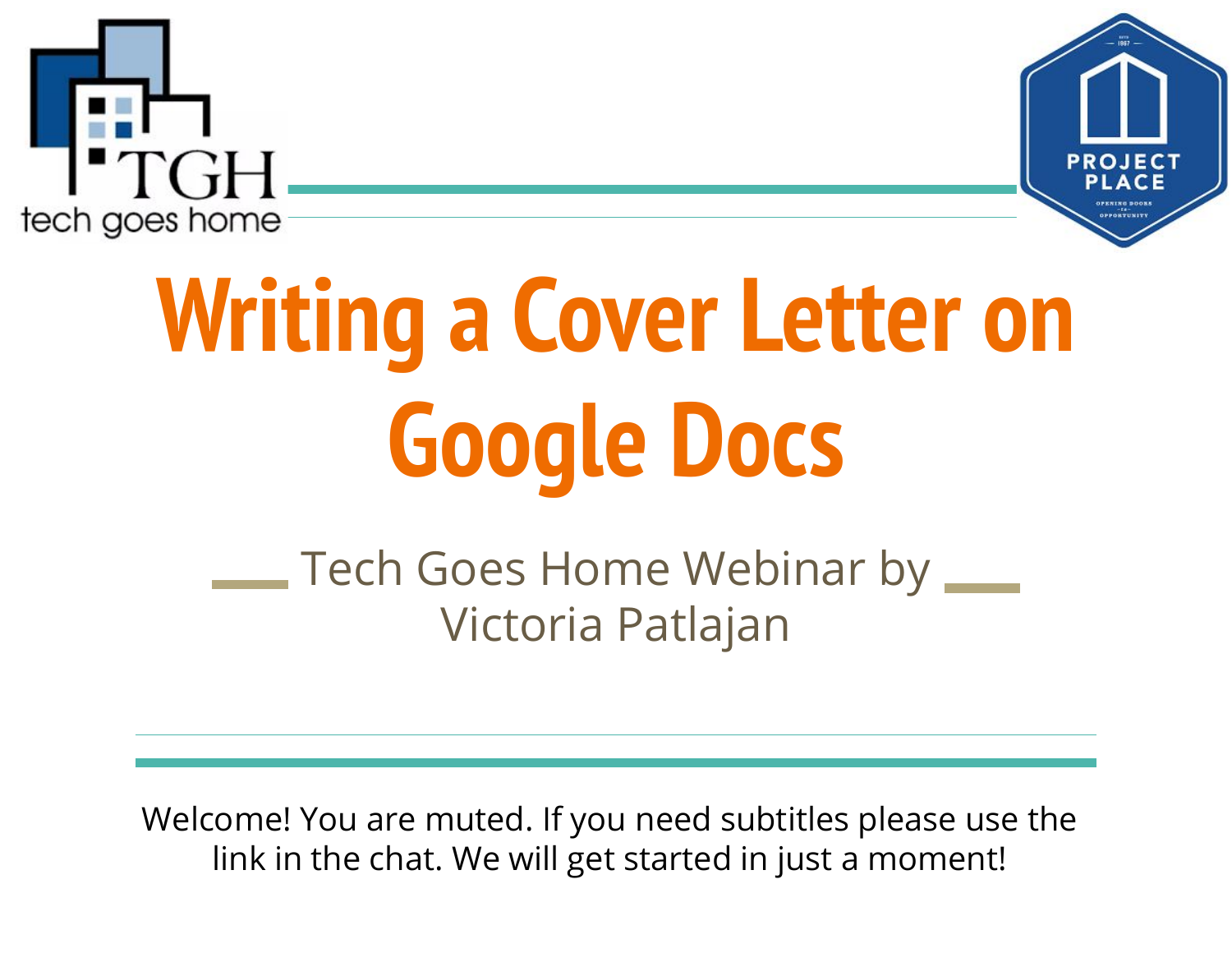

# **Agenda**

- ❏ How to Use Zoom
- ❏ Icebreaker
- Why Use a Cover Letter?
- ❏ Cover Letter Dos and Don'ts
- ❏ The Structure of a Cover Letter
- ❏ Tips to Making Writing Stronger (Strong Verbs and Transition Words)
- ❏ Hard Skills Vs. Soft Skills Brainstorm
- ❏ Mistake Cover Letters
- ❏ Best Practices--Writing a Cover Letter on Google Docs
- ❏ Closing and Questions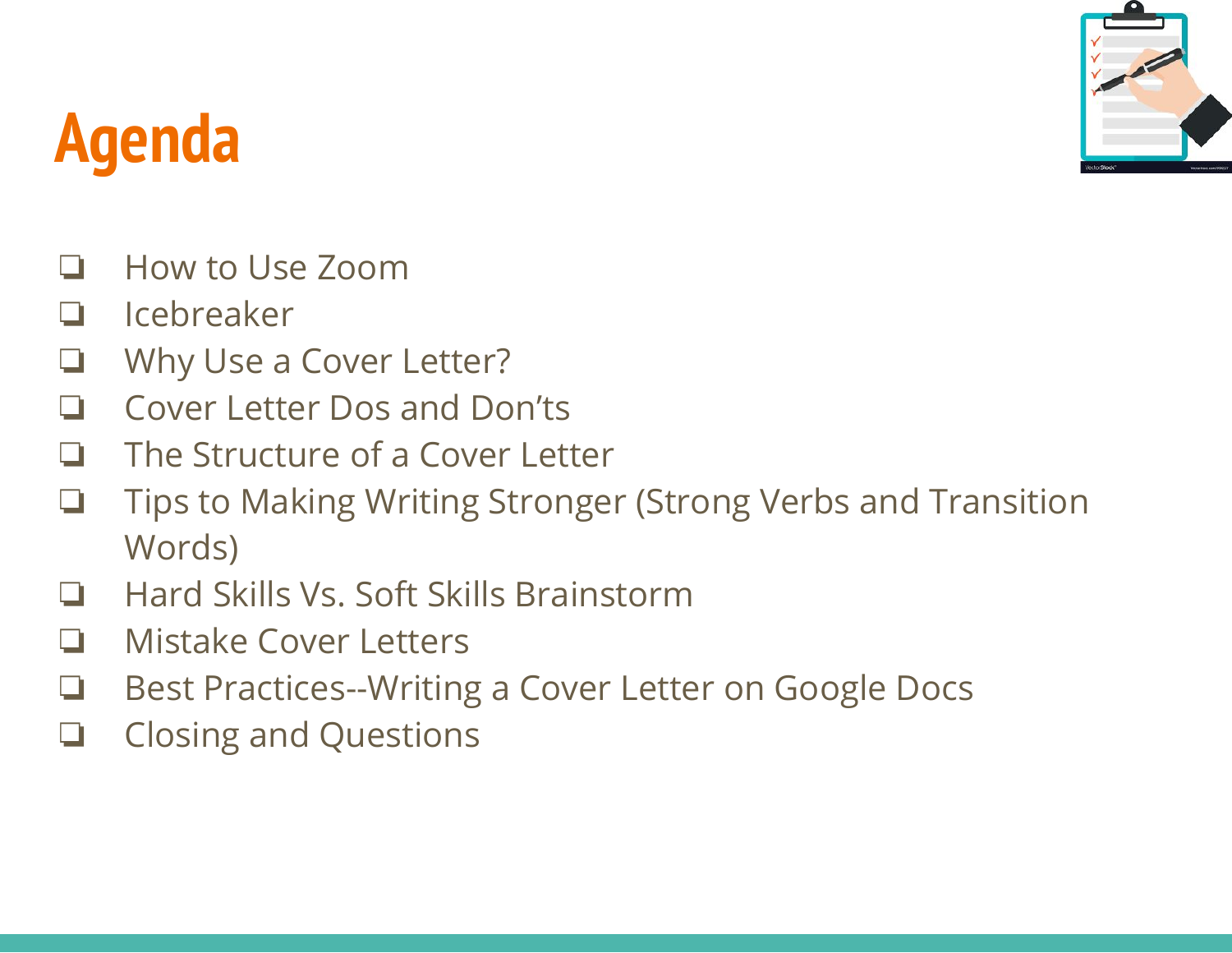### Zoom Controls

- **Gallery View at top right** will let you see others
- You'll be muted, but please unmute yourself to ask a question.
- You can also use the chat to ask questions. My assistant will keep an eye on it.
- Check the chat for information about subtitles and dialing in by phone.

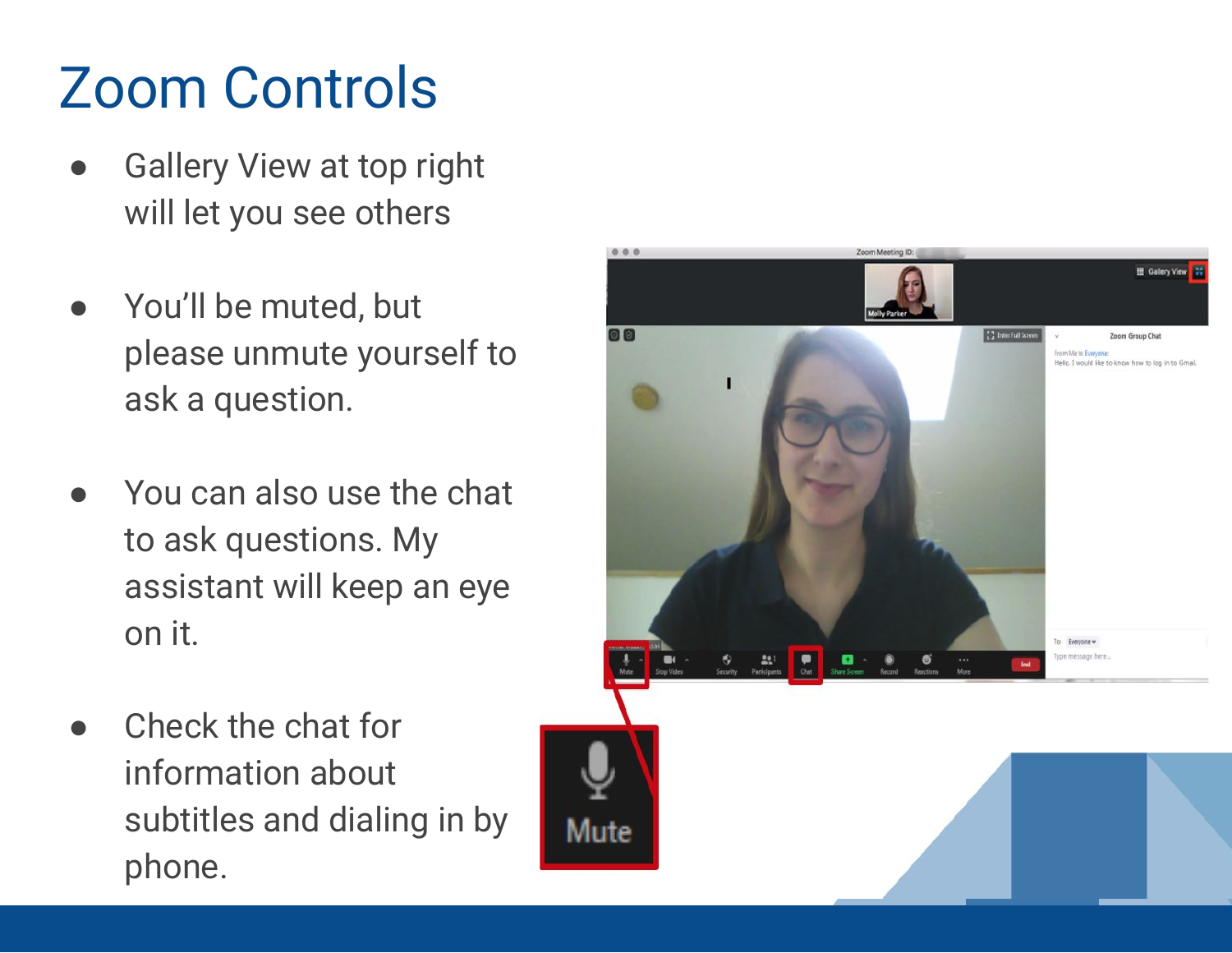

### **Icebreaker!**

**Write in the chat anything you know about cover letters**

**It's okay if you have never written a cover letter before--that's why I am here!**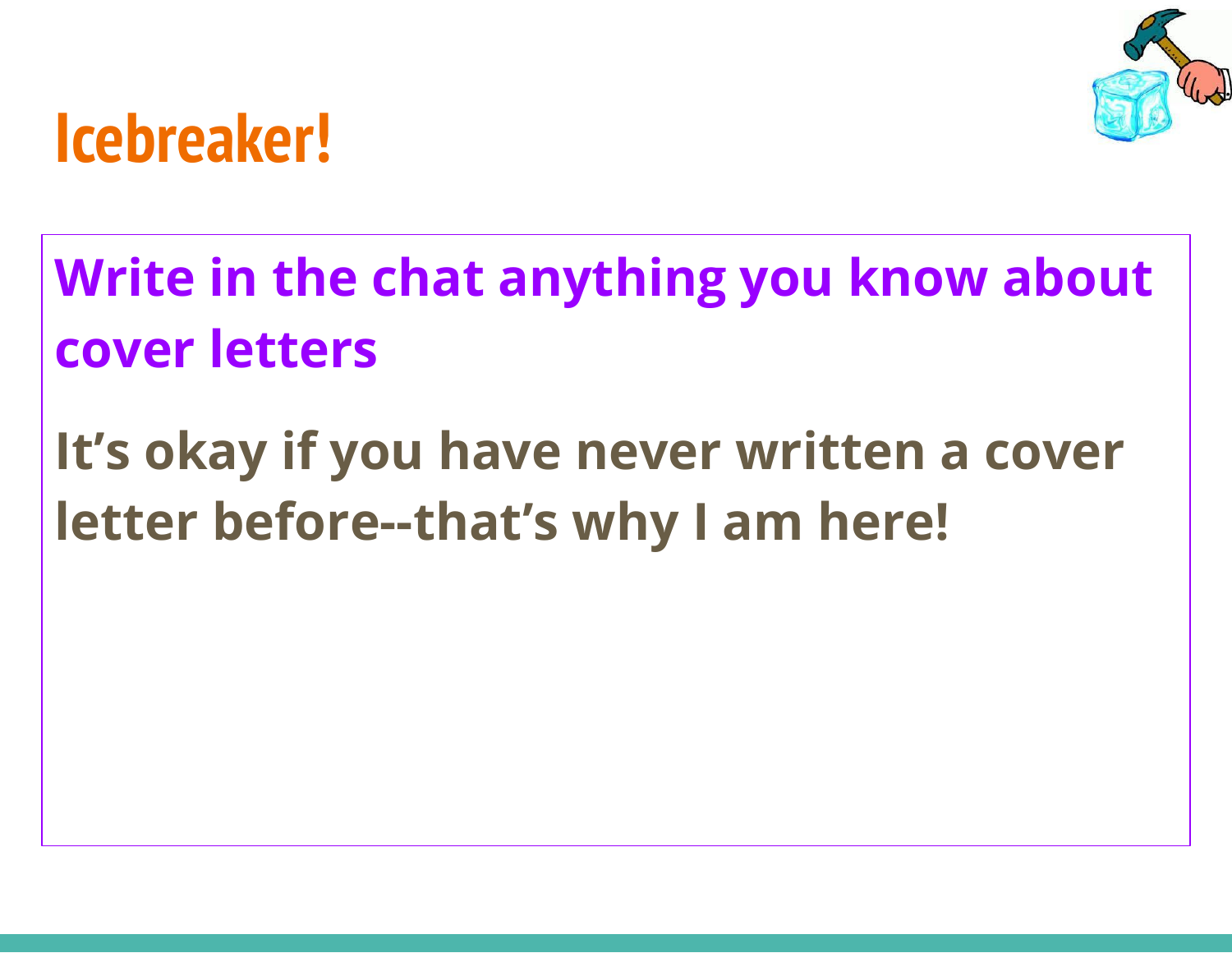# **Why Use a Cover Letter?**

- ❏ Chance to introduce why you specifically want a job at a company.
- ❏ Stand out from the crowd of applicants
- ❏ On a CareerBuilder study, 56% of recruiters said they would only hire someone if they had a cover letter attached.\*

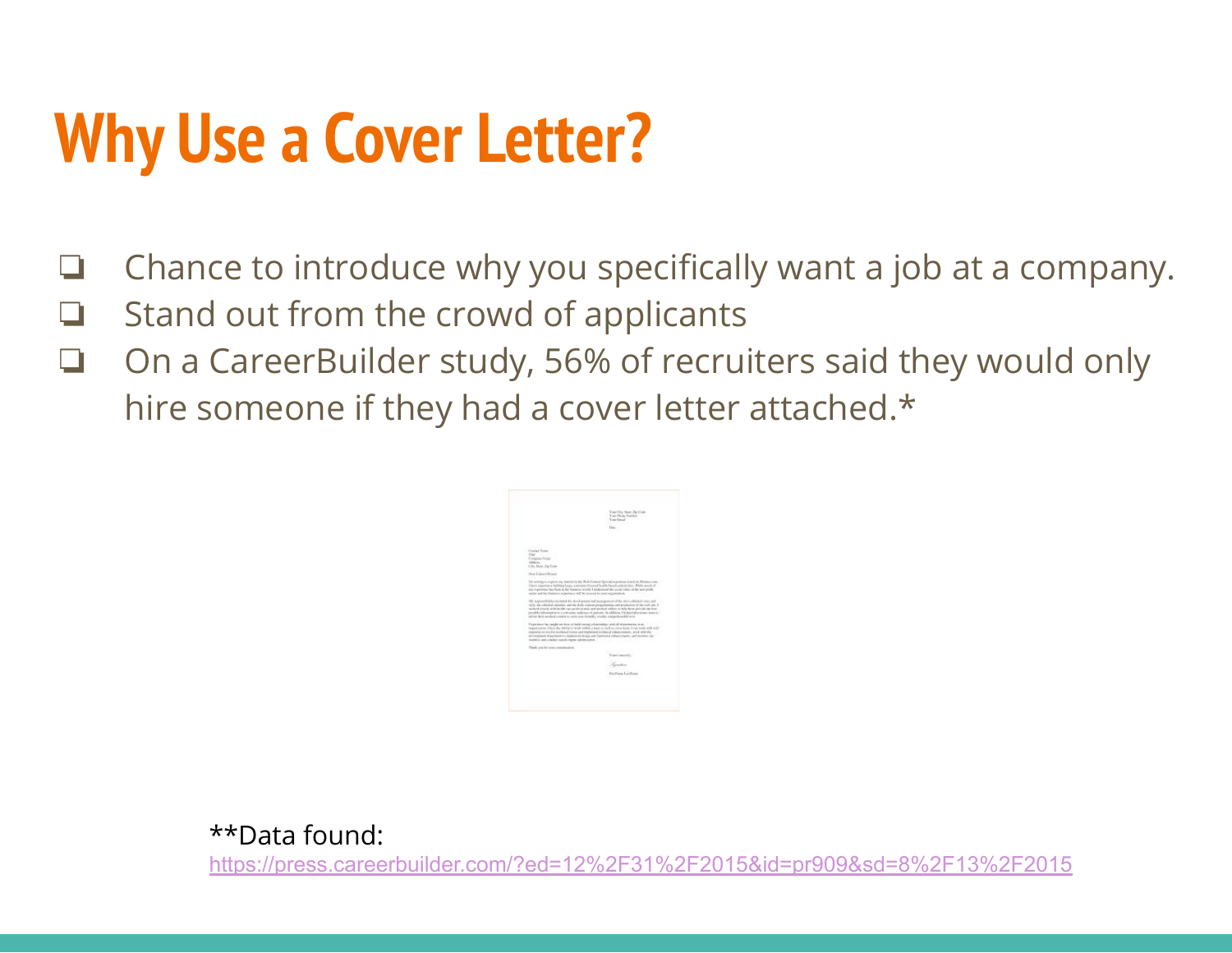

### **Cover Letter: DOs!**

- **DO** ALWAYS write a cover letter.
- ❏ **DO** highlight specific accomplishments related to the job you are applying for.
- ❏ **DO** address the cover letter to a named individual when possible OR write *To whom this may concern*
- ❏ **DO** tell your employer how you can meet their needs and contribute to their company.
- ❏ **DO** avoid negativity.
- ❏ **DO** eliminate all unnecessary words.
- ❏ **DO** proofread for mistakes.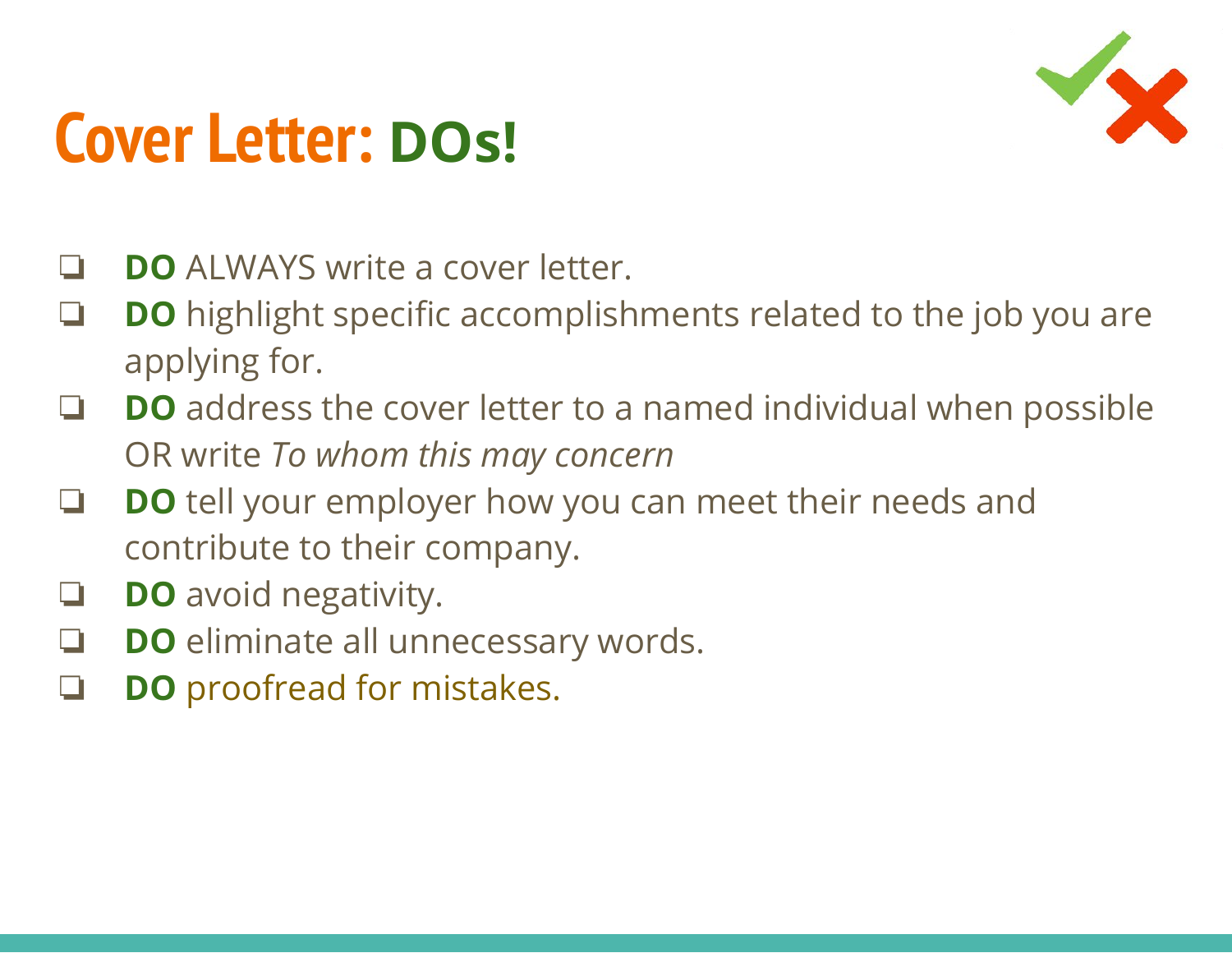### **Cover Letter: DON'Ts**



- **DON'T** write more than 1 page.
- ❏ **DON'T** simply rehash your resume.
- ❏ **DON'T** ever send a generic cover letter that is not tailored to the specific employer
- ❏ **DON'T** leave errors!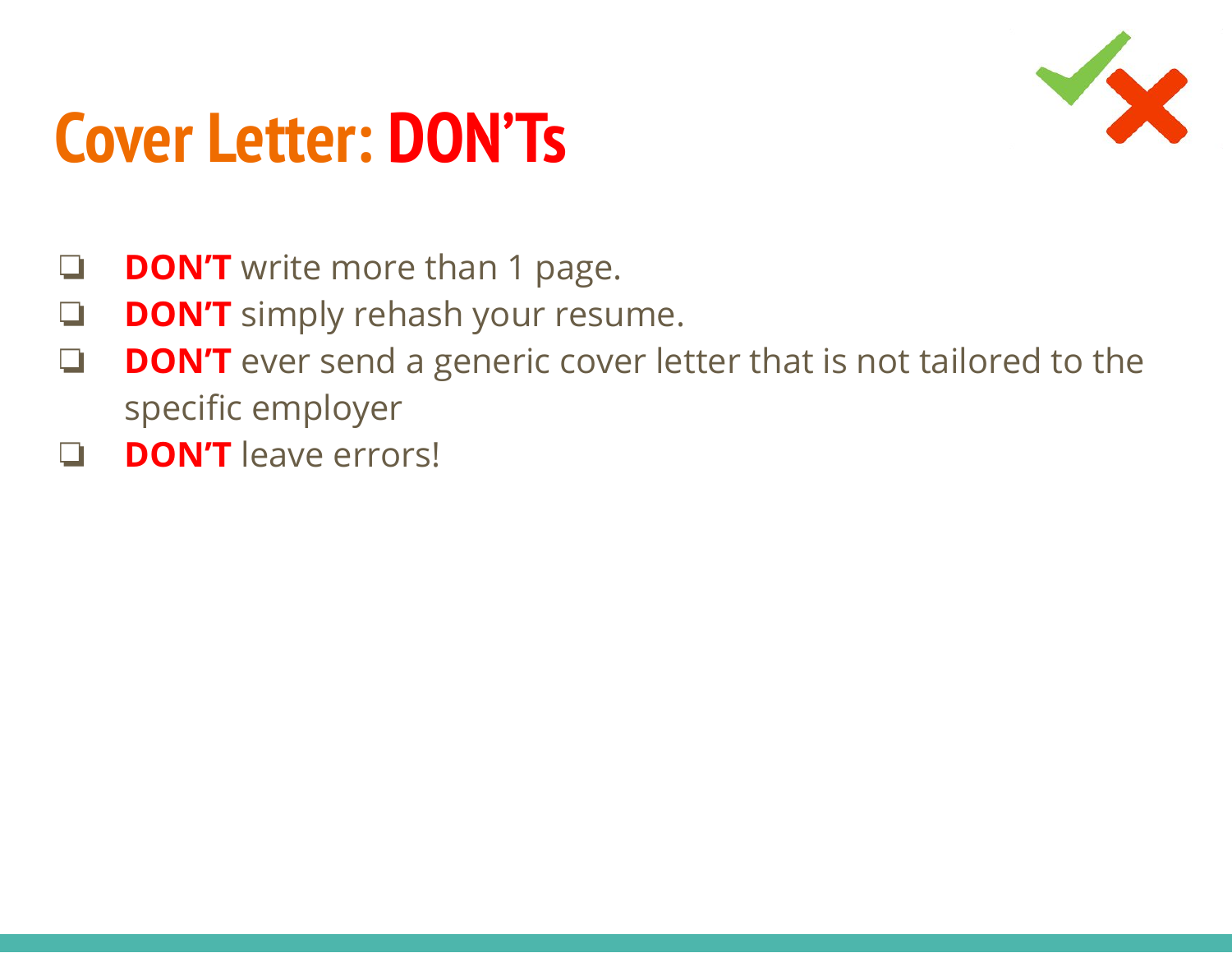# **POP Quiz!**



#### True or False:

A cover letter should be no more than 1 page.

You can use the same cover letter for every job you apply for.

Even if a job doesn't require it, you should still send a cover letter.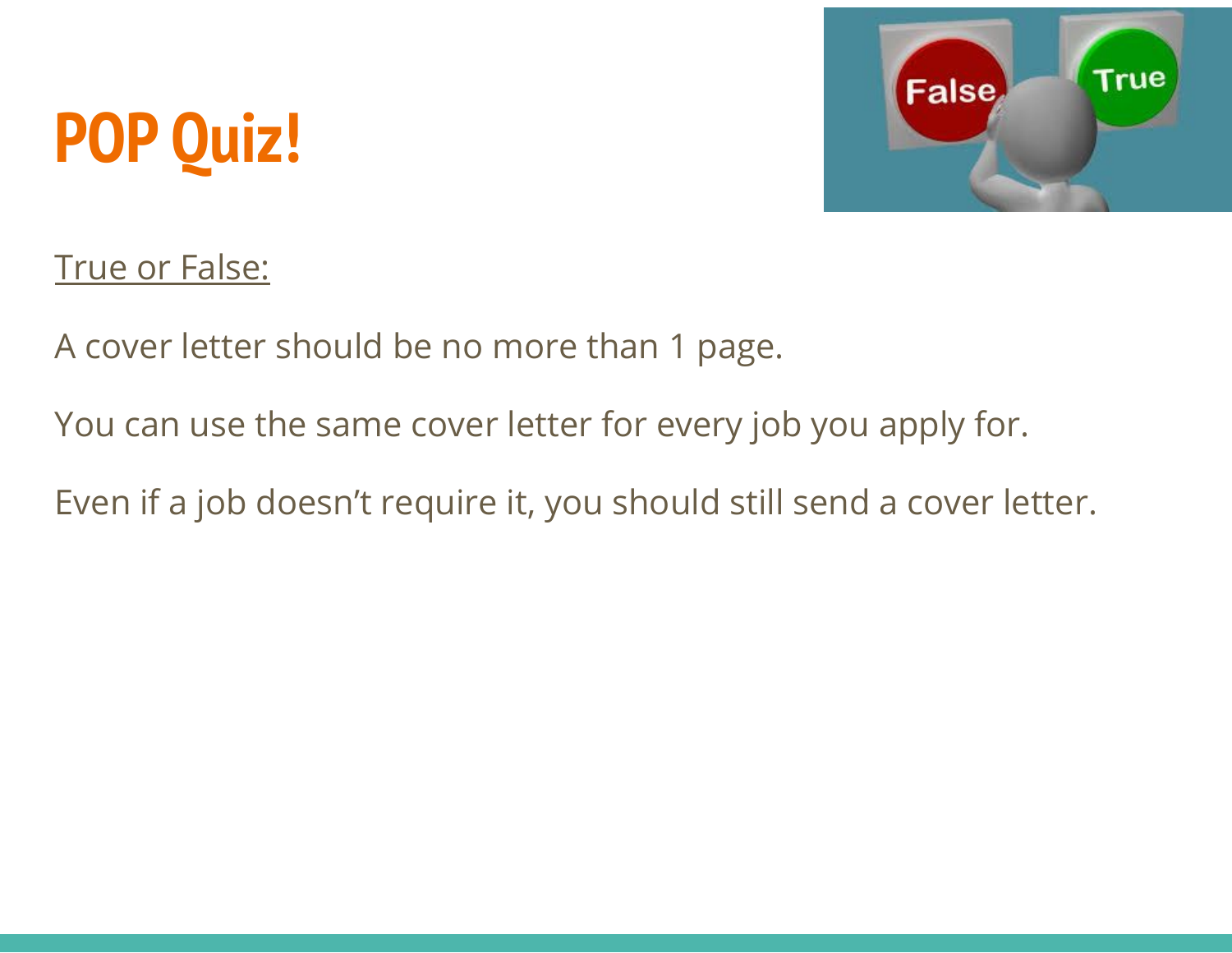### **Okay...enough about that. What does a good cover letter look like?**

[M Applicant Planet Fitness Cover Letter](https://docs.google.com/document/d/14eS30D1Fq009XptDlEBWCOxItsBJoGXNq8EK6nqNnJM/edit?usp=sharing)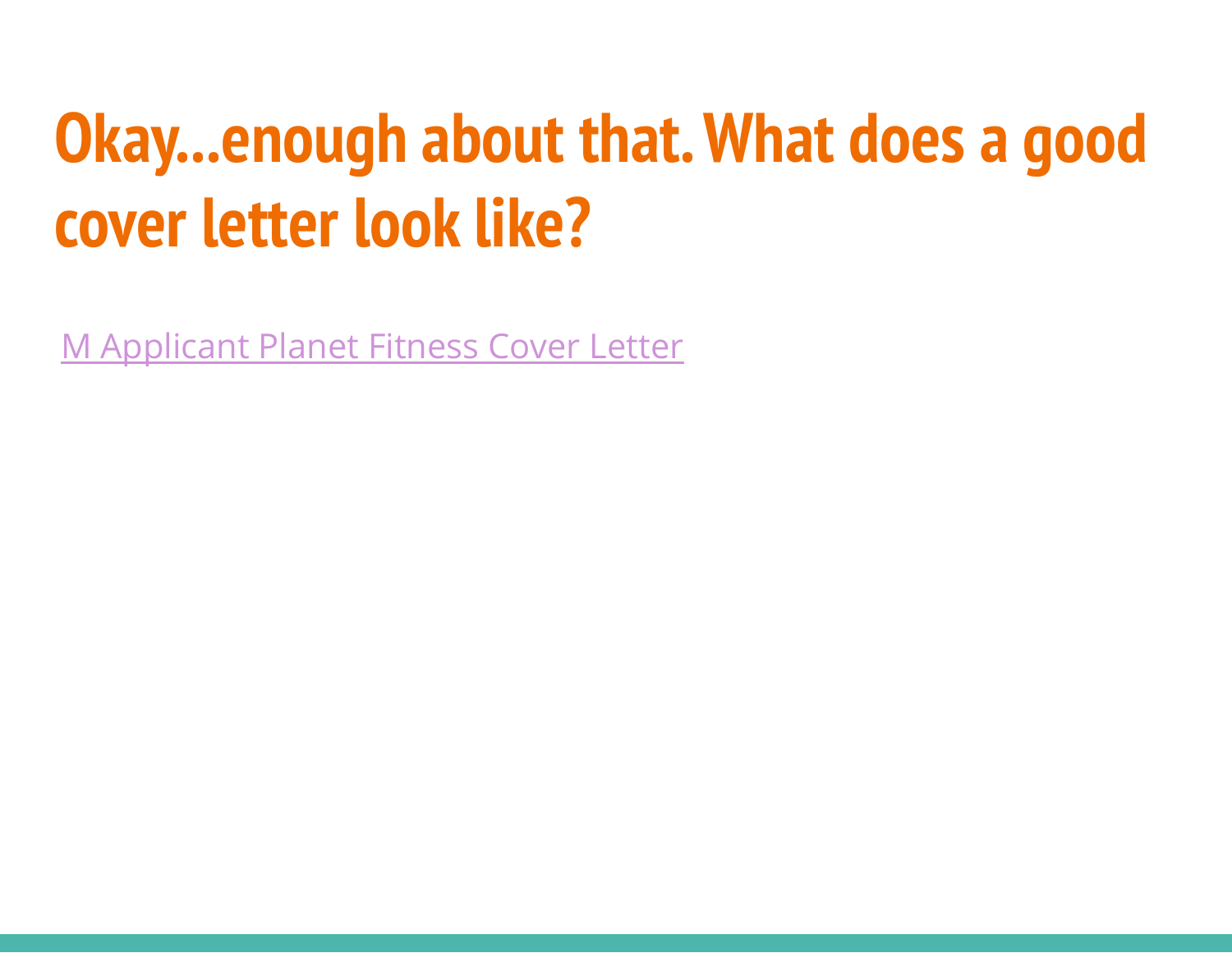# **Tip #1 for a Cover Letter: Action/Strong Verbs**

- Use action verbs to make your writing more concise. ❏ Instead of writing: "I was in charge of a team of 10 employees",
	- write "I managed a team of 10 employees."

More examples?

[https://careernetwork.msu.edu/resources-tools/resumes/action-verb](https://careernetwork.msu.edu/resources-tools/resumes/action-verbs.html) [s.html](https://careernetwork.msu.edu/resources-tools/resumes/action-verbs.html)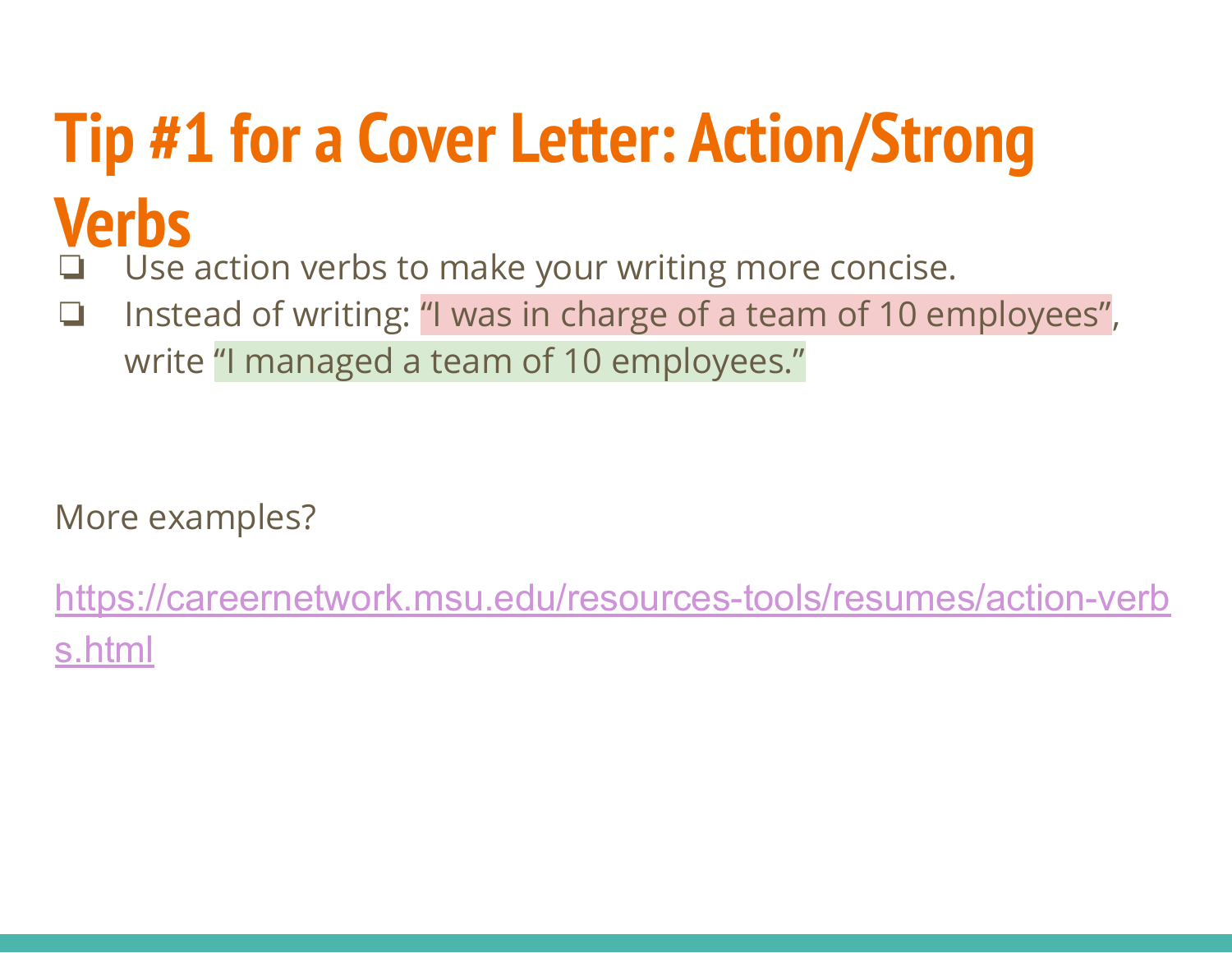### **Tip #2 for a Cover Letter: Use Transition Words/Phrases!**

Transition words help the reader (your future employer!) easily progress from one idea from another.

Transition words you may include are:

- ❖ Furthermore
- ❖ Moreover
- ❖ Additionally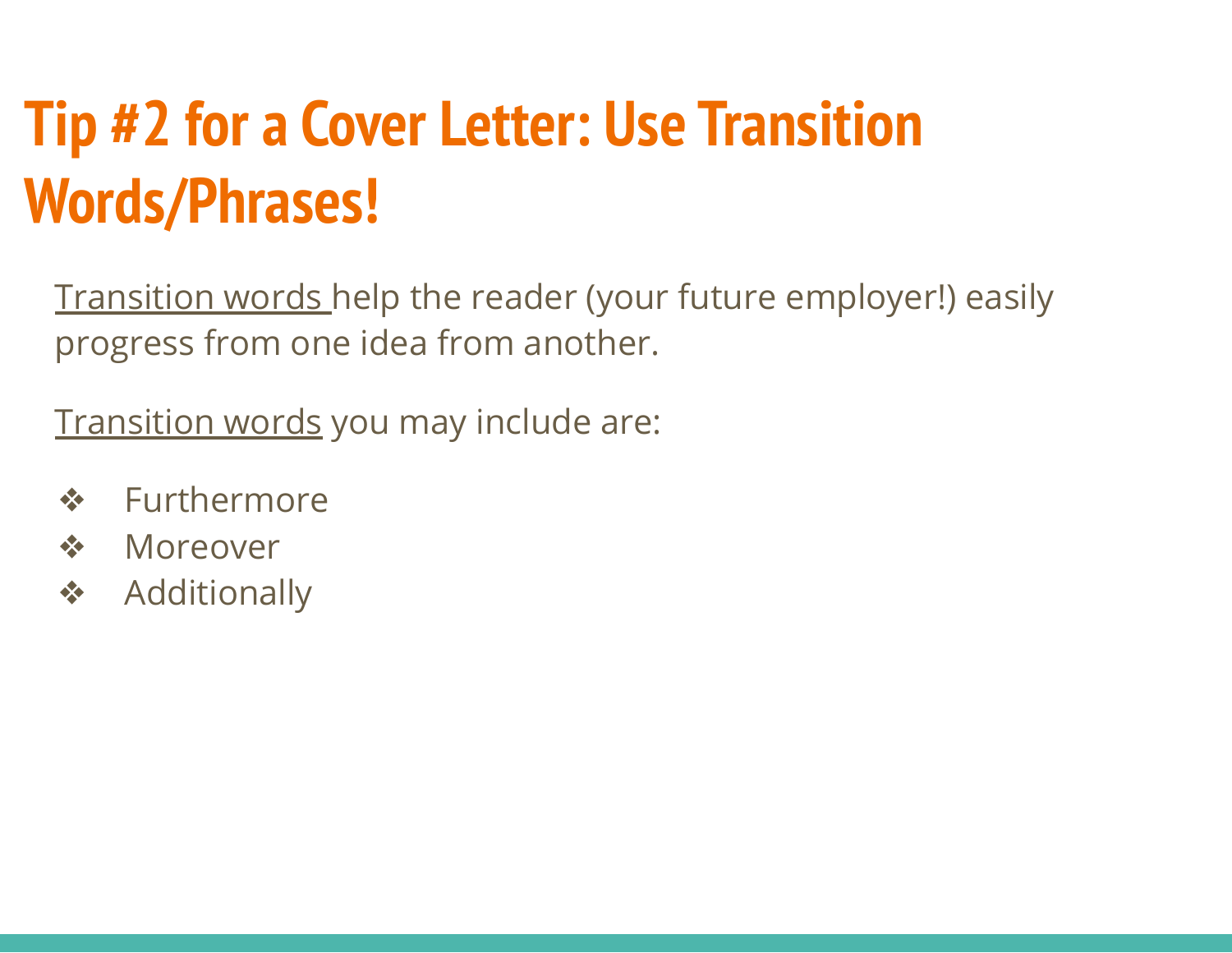| <b>Common Transition Words and Their Functions</b> |                      |                     |
|----------------------------------------------------|----------------------|---------------------|
| Interpretation                                     | <b>Amplification</b> | <b>Time</b>         |
| Fortunately                                        | Again                | Afterward           |
| Interestingly                                      | Also                 | Earlier             |
| Significantly                                      | Equally important    | <b>Next</b>         |
| Surprisingly                                       | First, Second, etc.  | simultaneously      |
|                                                    | Further              | Soon                |
| Closure                                            | In addition          |                     |
|                                                    | Moreover             | <b>Contrast</b>     |
| Finally                                            |                      |                     |
| In sum                                             | <b>Emphasis</b>      | However             |
| On the whole                                       |                      | In contrast         |
|                                                    | Above all            | <b>Nevertheless</b> |
| <b>Causality</b>                                   | Certainly            | On the contrary     |
|                                                    | Clearly              | On the other hand   |
| Accordingly                                        | Indeed               | Still               |
| Consequently                                       | In fact              |                     |
| For this reason                                    | In short             | <b>Detail</b>       |
| Hence                                              | Obviously            |                     |
| Therefore                                          | Of course            | In essence          |
| Thus                                               |                      | In particular       |
|                                                    | <b>Example</b>       | In relation to      |
| <b>Similarity</b>                                  |                      | Impressively        |
|                                                    | For example          | Namely              |
| Likewise                                           | For instance         | Specifically        |
| Similarly                                          | To illustrate        | To enumerate        |
|                                                    |                      |                     |

Credit:

<https://www.e-education.psu.edu/writingrecommendationlettersonline/node/150>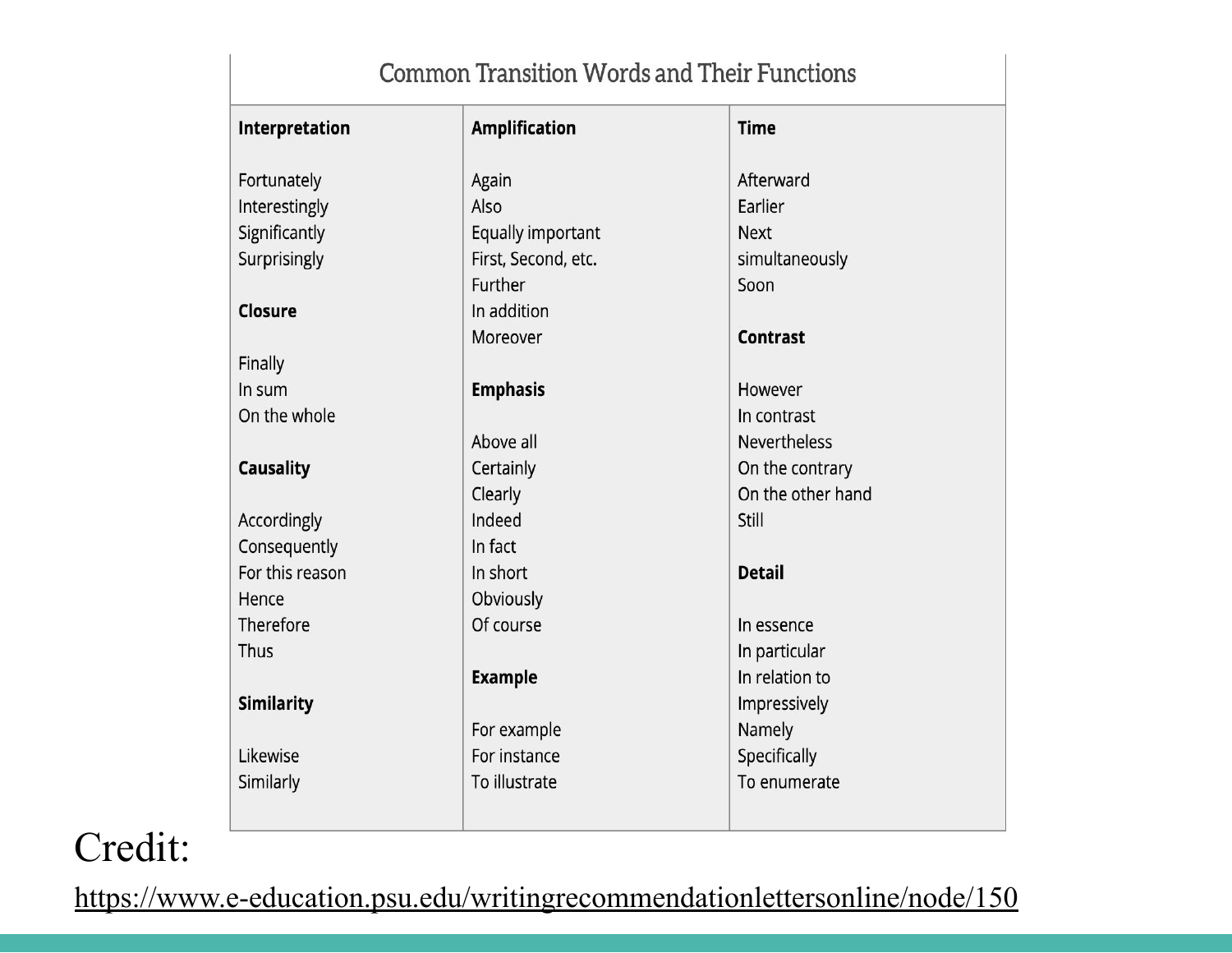#### **Tip #3 for a Cover Letter: Use Hard and Soft Skills** It's more important to hire for: Hard Skills:

- ❖ Tangible, Objective
	- ➢ I earned my ServSafe certificate.
	- $\triangleright$  I managed a team of 10 people.

#### Soft Skills:\*\*

- ❖ Subjective, Traits, Hard to Prove
	- $\triangleright$  Great Customer Service Skills
	- $\triangleright$  Reliable
- ❖ Always give evidence to back up soft skills.



Credit:

[https://business.linkedin.com/talent-solutions/blog/recruiting-strategy/2019/soft-skills-are-hard-to-assess](https://business.linkedin.com/talent-solutions/blog/recruiting-strategy/2019/soft-skills-are-hard-to-assess-but-these-6-steps-can-help) [-but-these-6-steps-can-help](https://business.linkedin.com/talent-solutions/blog/recruiting-strategy/2019/soft-skills-are-hard-to-assess-but-these-6-steps-can-help)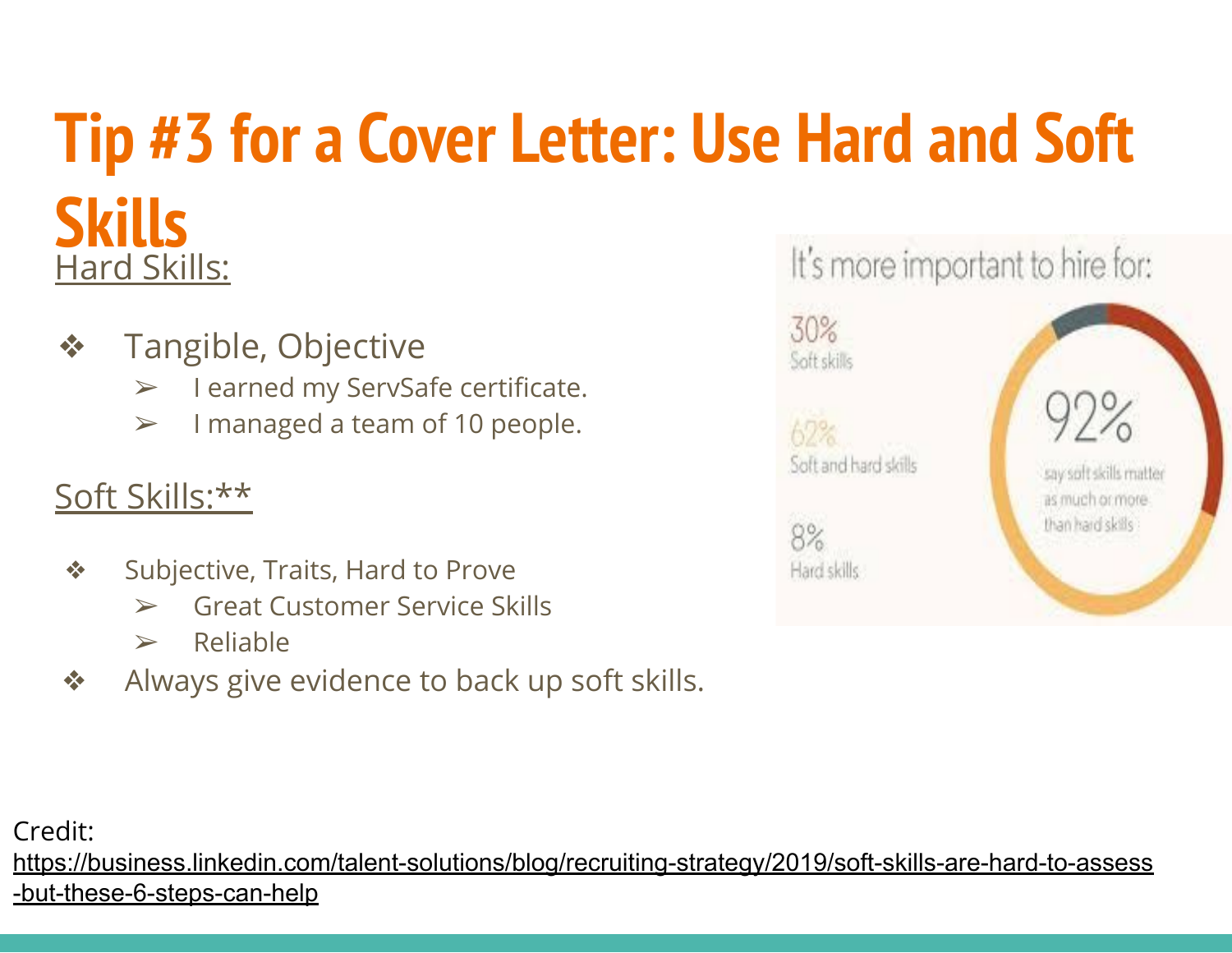## **Brainstorm Time:**

Write 2 sentences that describe your hard skills and 1 sentence that describes a soft skill. However, make sure to use evidence to prove your soft skill!

Example:

Hard Skill:

- I trained 32 employees on difficult conversation best practices.
- I earned my Microsoft Certified Educator certificate.

Soft Skill:

● I developed my excellent communication skills by facilitating weekly staff meetings to ensure understanding of new protocols and product development.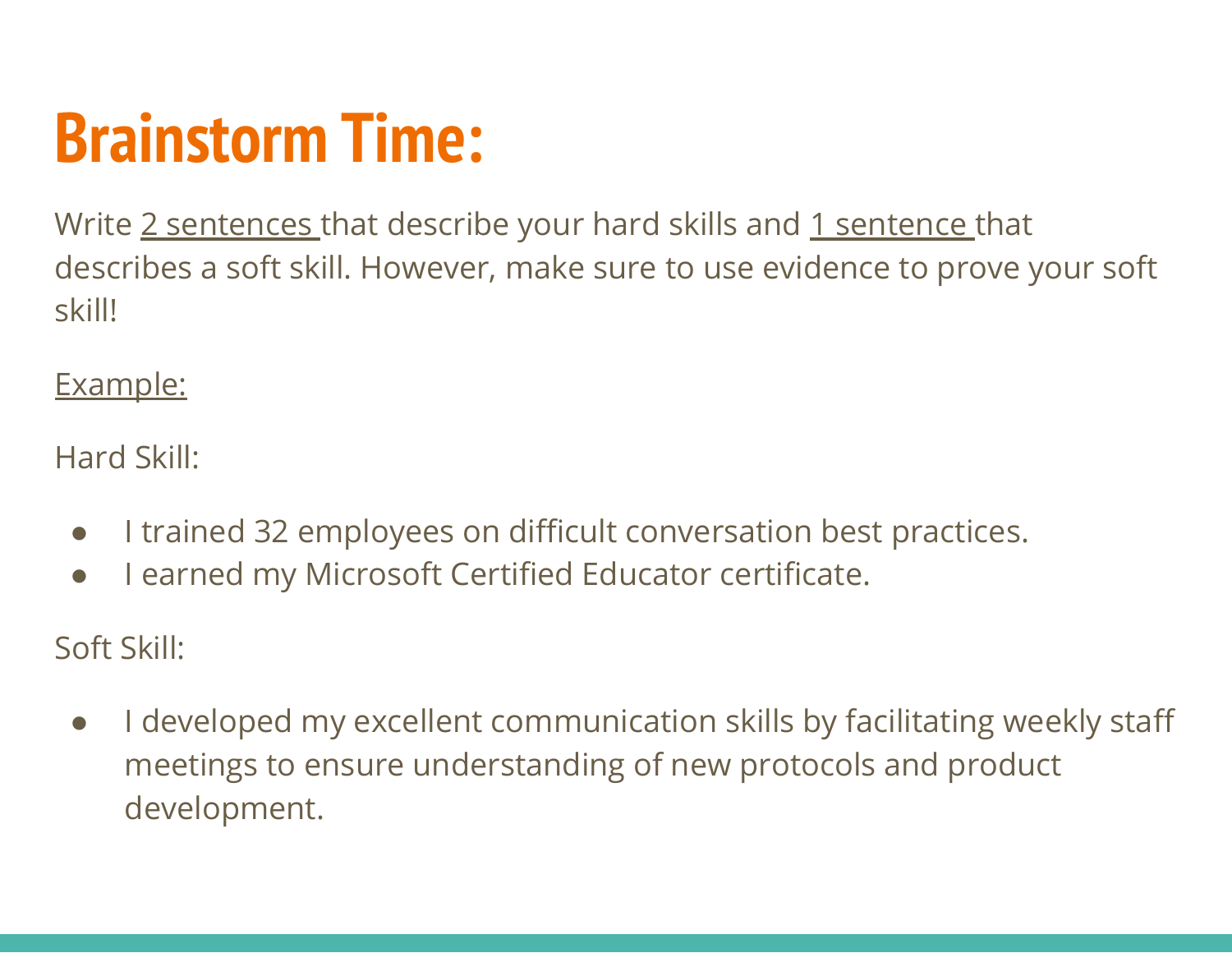### **Mistake Cover Letter**



Oops! Everyone makes mistakes. Let's take a look and see if we can find some of these common mistakes!

[Mistake Cover Letter](https://docs.google.com/document/d/1TOhM-1UhB6UjhmgnDHP4hx9fLFZnwrCjbMw2i3rEJEM/edit?usp=sharing)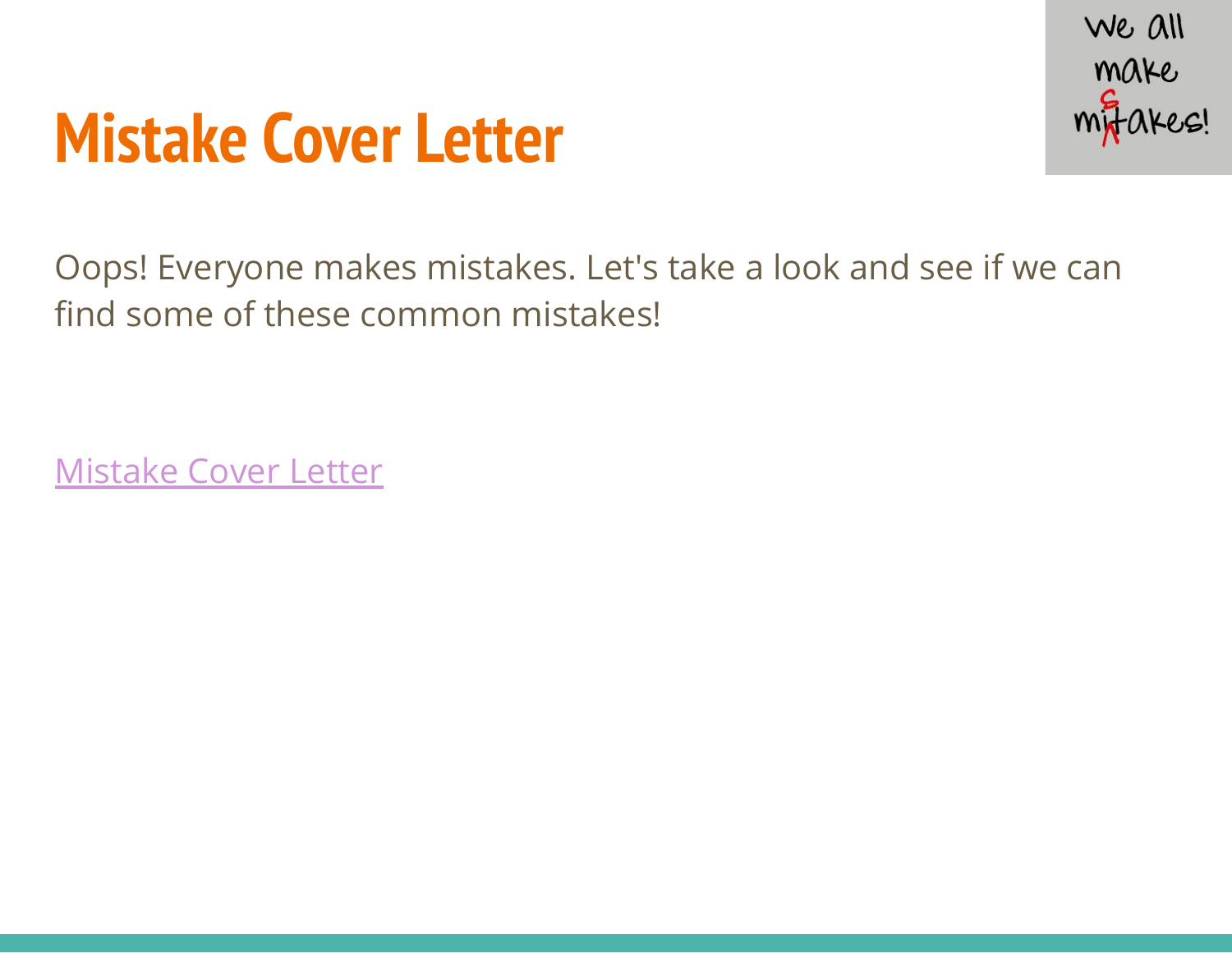# **Best Practices for Cover Letter Writing with Google Docs**

★ Create a folder with Google Docs to keep track of all your cover letters that you have written.

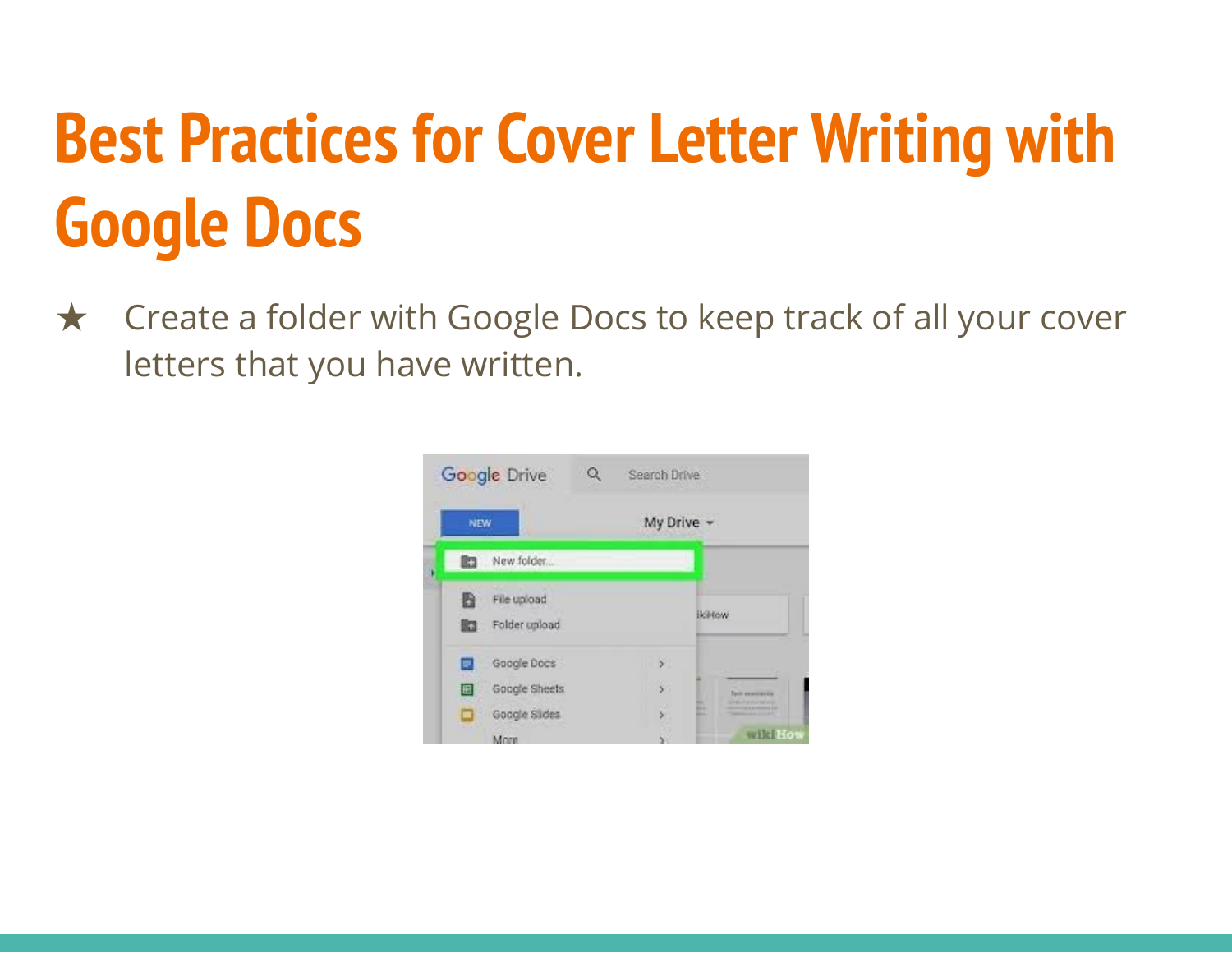# **Best Practices for Cover Letter Writing, Continued**

★ Name your Cover Letter (FirstInitialLastName Company Name Cover Letter) Example: VPatlajan Project Place Cover Letter

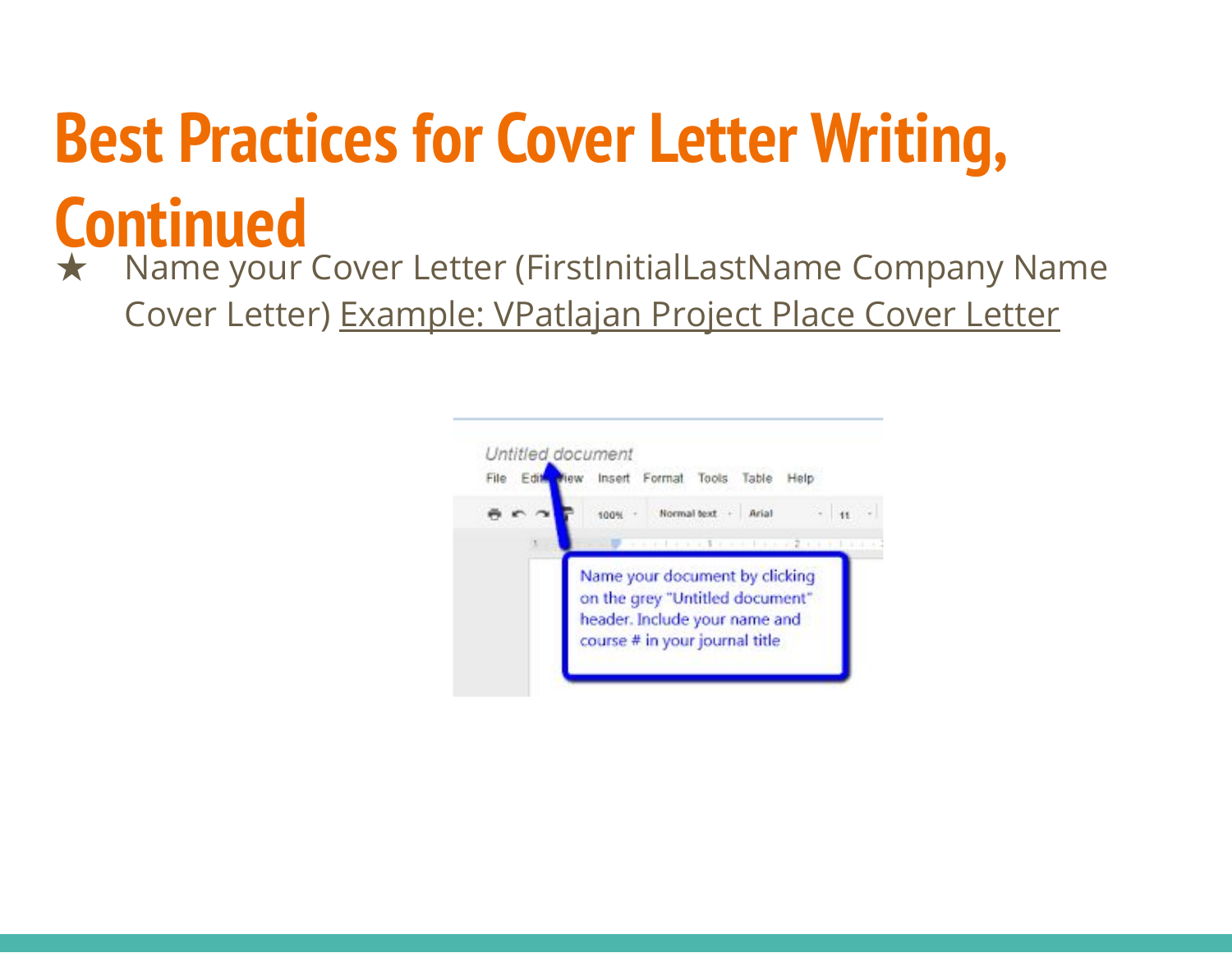# **Best Practices for Cover Letter Writing,**

# **Continued**

★ Writing cover letters for similar companies/positions? Work Smarter NOT harder. Make a copy and swap out Company names. \*\*Make sure to proofread\*\*

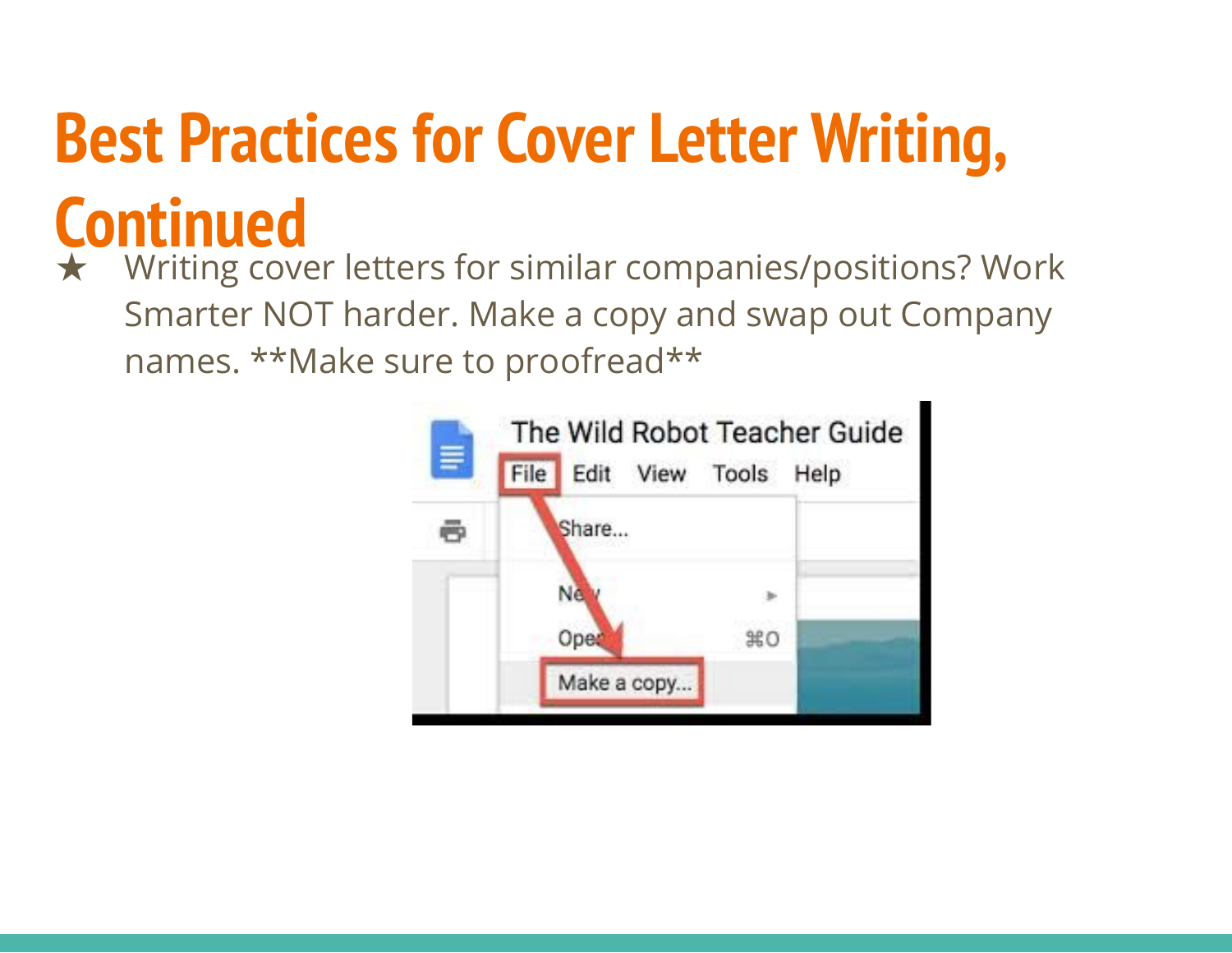### **Best Practices for Cover Letter Writing, Continued** ★ Ready to send? Save it as a pdf

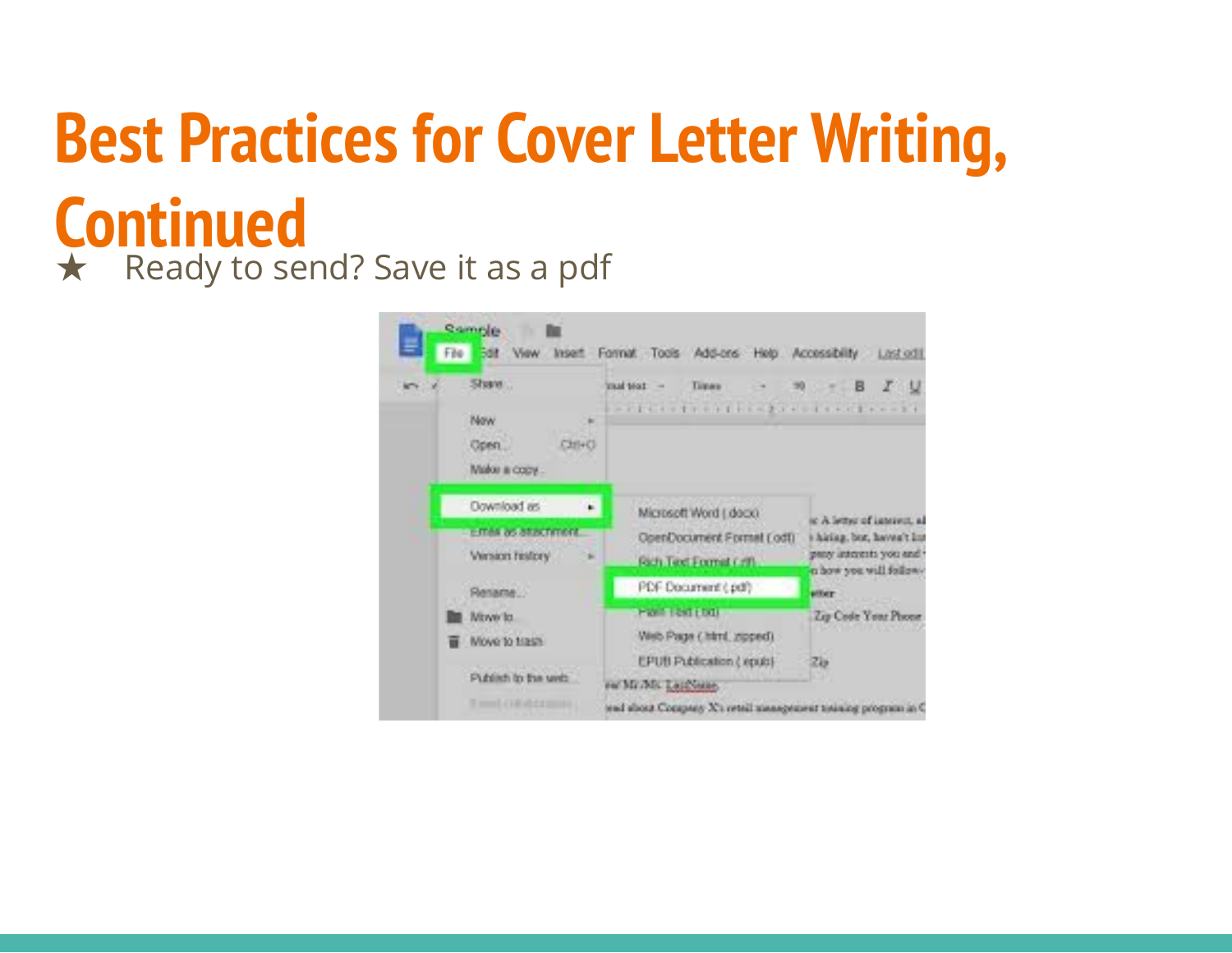### **Need More Assistance? Use this template and outline to get your started!**

[Cover Letter Example with Comments](https://docs.google.com/document/d/1oUyQCHsDxk2NEr2tR23ZuTlojmnWLvVa3KaE3actg1A/edit?usp=sharing)

[Cover Letter Outline](https://docs.google.com/document/d/1xB2QJwO3WMuFnVe2KO-Ni8baHV1yFQsnDB_ESMmT4f4/edit?usp=sharing)